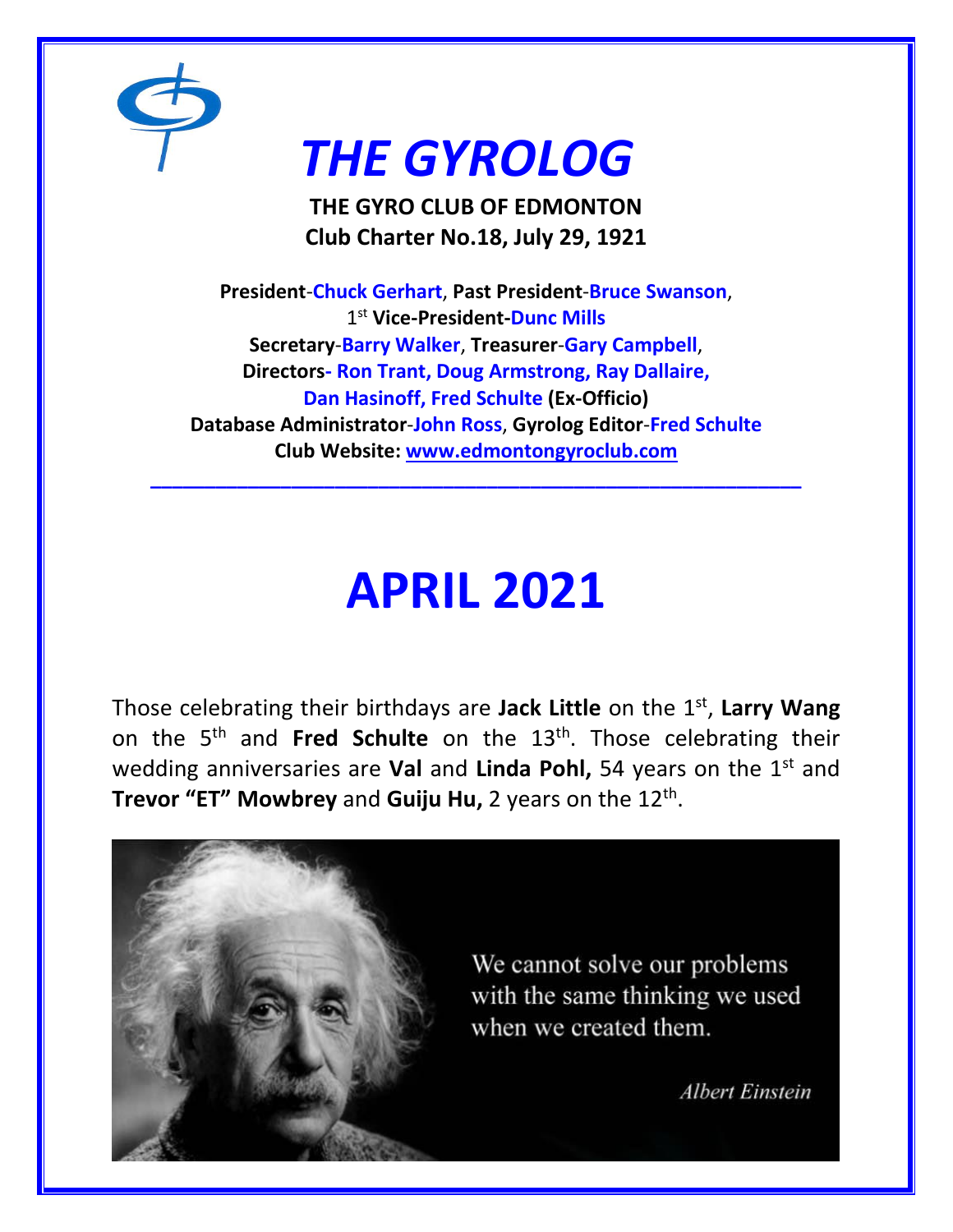**President Chuck Gerhart** welcomed 29 Gyros and our guest speaker to the **April 6 th Zoom Video Teleconference.**

**Past President Bruce Swanson** welcomed our guest speaker, **Sheyanne Levall Crouse, Community Engagement Officer, Shock Trauma Air Rescue Service (STARS).**

*The Shock Trauma Air Rescue Service is a Canadian non-profit helicopter air ambulance organization funded by individual donors, service groups, corporate donors, and government contributions. STARS provides rapid and specialized emergency care and transportation for critically ill and injured patients.*

#### **History**

Founder, **[Dr. Gregory Powell](https://en.wikipedia.org/wiki/D._Gregory_Powell)** was working as an emergency room physician in Calgary and lost a patient: a young mother who died on route to the hospital because of the time it took to transport her by ground from her rural home. Powell had completed his medical internship in Vietnam and saw firsthand the use of medical helicopters.

The **Calgary Lions Club** provided the initial seed money, and the rotary air ambulance program was initially named Lions Air Ambulance Service. The first mission in **December 1985** was to transport a critically ill infant to tertiary care in Calgary. The Lions Air Ambulance Service was renamed **STARS** and received formal recognition as an essential service when the organization was integrated into the 1988 Calgary Olympic Winter Games.

**STARS Edmonton Base** was established and carried out its first mission in October 1991. STARS was awarded rotary and fixed-wing air medical contracts for Edmonton and Calgary. In 1996 the **STARS Emergency Link Centre** was established with funding from the Canadian Association of Petroleum Producers. In 1998 the **STARS Seconds Count Campaign** was launched to buy two helicopters and the **STARS Legacy Fund** was established.

The **Human Patient Simulator Program was established in 1999** through the support of Lions International and Lockerbie Hole. The capital cost of for each of the 28 simulators ranges from \$75,000 to \$200,000.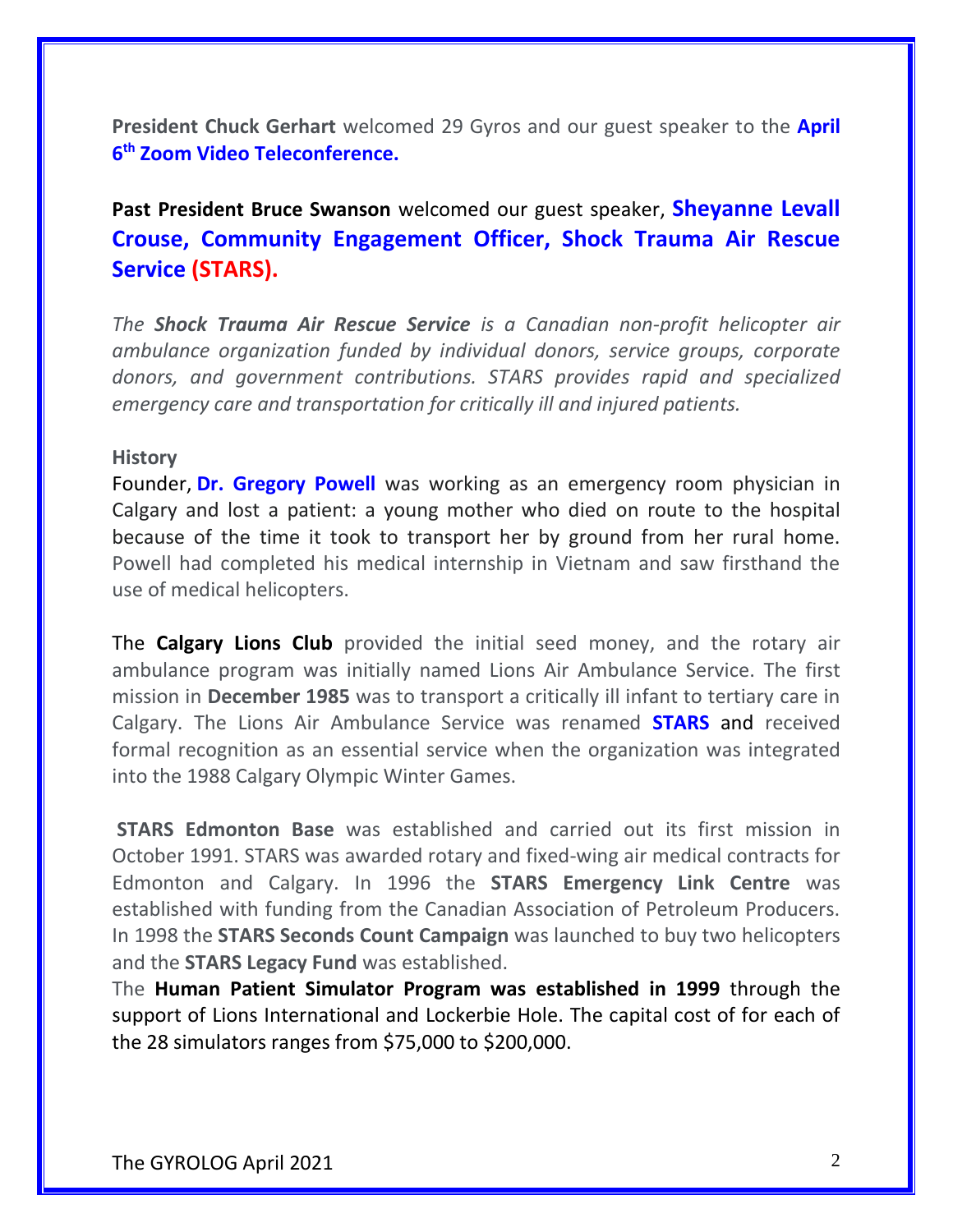In **2001** the International Association of Medical Services named STARS the recipient of its prestigious Program of the Year award. Stars is the first International and first Canadian program to receive this honour. A fourth helicopter was also ordered.

In **2002** STARS was requested to be the air medical provider for the G 8 Summit in Kananaskis Country. STARS passed the 10,000-mission milestone.

In **2003** STARS is the first civilian air carrier to use **Night Vision Goggle (NVG)** capability on a mission from southeastern Alberta to Calgary. In **2004,** for the first time STARS mobilizes three helicopters to respond to a mission in Central Alberta. The Vision Critical Campaign and the STARS Centre for Education and Research are established.

In **November 2006,** a third base was opened in Grande Prairie and within one year, crews from this base flew 116 missions in Peace Country.

In **2009** the first class of graduates from the **STARS Critical Care and Transport Medicine Academy** were celebrated. In **2011** the Province of Saskatchewan signed an agreement with STARS to establish helicopter air medical services in that province. **Andrea Robertson** assumed the role of STARS President and CEO.

In **2012** STARS signed an agreement with the **Government of Manitoba** to provide helicopter air ambulance service from a permanent base in Winnipeg. Bases in Regina and Saskatoon are also opened.

In **2013** two new donor funded AgustaWestland AW139 helicopters were acquired to enhance emergency care. The STARS base in Regina became the first air medical service in Canada to begin stocking blood to be used for life-saving transfusion on air medical missions. The STARS **Blood on Board initiative** has since spread to all six bases.

**Sheyanne** indicated that STARS offers high level care for the sickest and most critical. The six bases offer a 300 km range in Alberta, Saskatchewan, and Manitoba. Each helicopter has advanced technology including ventilators, ultrasound, video laryngoscopy and **iSTAT**-a portable cartridge-based analyzer that can measure blood gases, electrolytes, metabolites, and coagulation.

Staff undertake a 20-week training program as well as 125 hours of additional training yearly. All maintenance is done in house. Their costs have gone up because of more business and the need for PPE. A mobile Education Unit travels through the prairie provinces and British Columbia.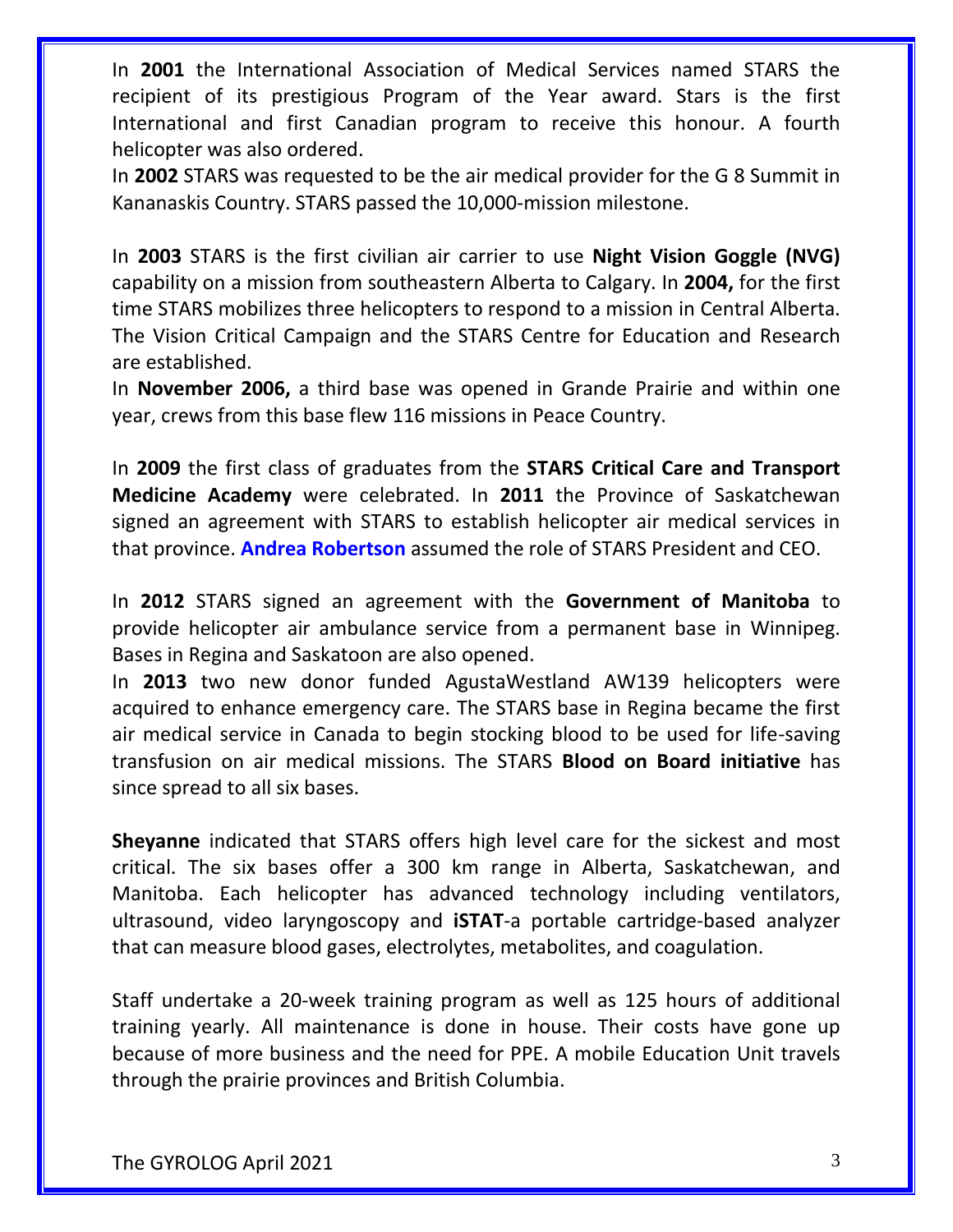Alberta Health Services provides only 20% of their budget, the remaining 80% is raised through donor-supported activities.

STARS unveiled in June 2018 its ambitious, multi-year plan to renew its current fleet of BK117 and AW139 helicopters with **new Airbus H145 aircraft.** It is a technologically advanced model with an updated version of the medical interior found in STARS' existing helicopters.

**Nine new helicopters are required to replace STARS' fleet, at a cost of \$13 million** each, medically equipped. Five of these will be located in Alberta. Thanks to the generous support of federal and provincial government allies, STARS is well on its way to achieving its goal. A capital campaign will continue to raise funds to replace the rest of the fleet. STARS officially welcomed to the Calgary base two new Airbus H145 aircraft on April 18, 2019. The third H145 aircraft was delivered to the Saskatoon base in November 2019. Capital Power donated a one million cheque to STARS on February 5, 2020 to get the ball rolling for a new H145 for Edmonton Base. This new unit is expected to be delivered soon.

**Bruce Swanson** thanked Sheyanne for her presentation on their critically important organization.



The GYROLOG April 2021 4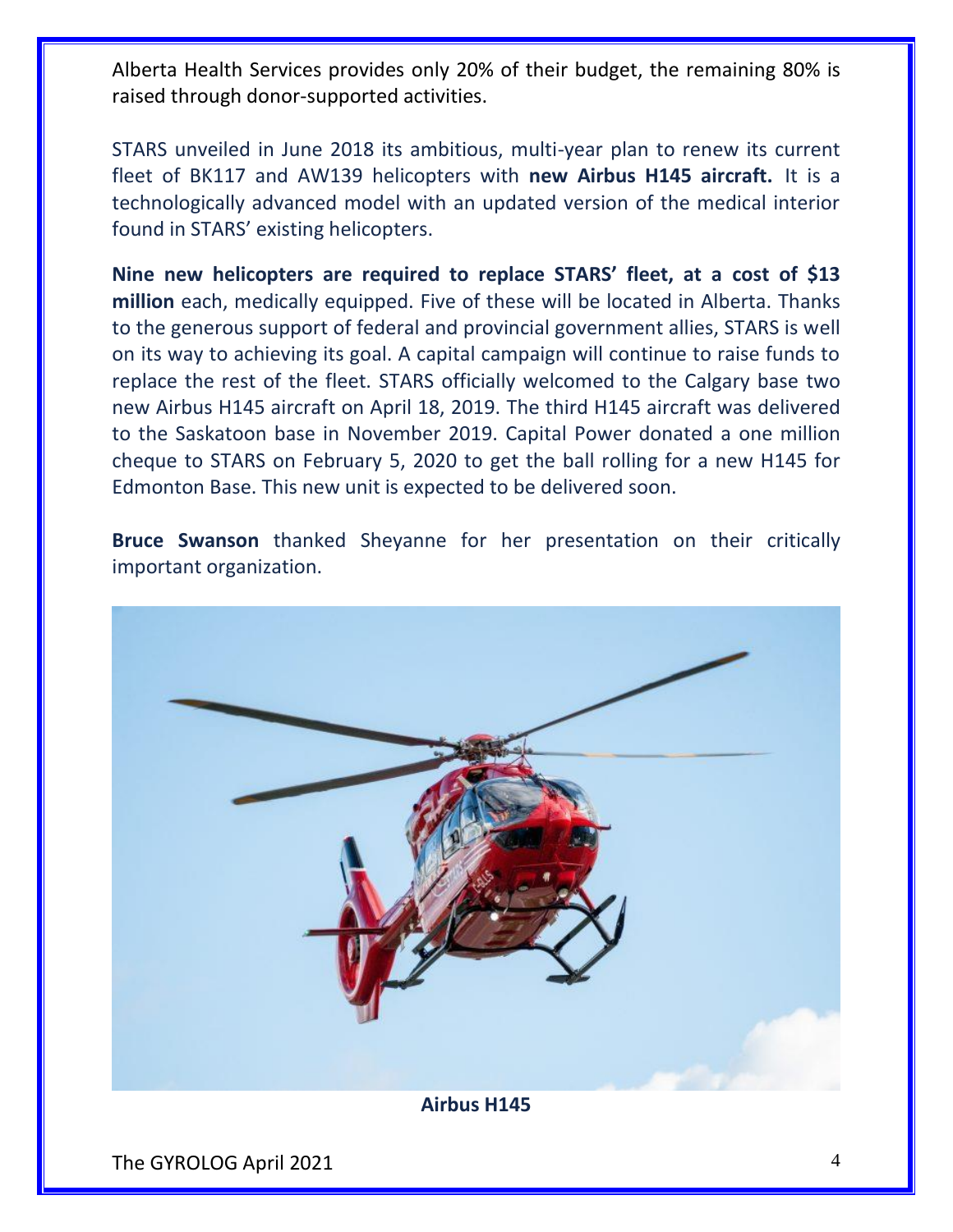**Past President Bruce Swanson** presented the proposed nominations for the **Slate of Officers 2021-22.** No further nominations were received from the floor. **Leon Lubin** moved, and **Bruce Foy** seconded the motion to approve the nominations. Unanimous approval was received from the members.

## **Approved Slate of Officers**

May 1, 2021 to April 30, 2022

| President                      | <b>Dunc Mills</b>                        |
|--------------------------------|------------------------------------------|
| 1 <sup>st</sup> Vice-President | <b>Ron Trant</b>                         |
| <b>Past President</b>          | <b>Chuck Gerhart</b>                     |
| Secretary                      | <b>Barry Walker</b>                      |
| <b>Treasurer</b>               | David Burnett                            |
| <b>Directors</b>               | Ray Dallaire (2 <sup>nd</sup> . Year)    |
|                                | Dan Hasinoff (2 <sup>nd</sup> . Year)    |
|                                | Doug Armstrong (2 <sup>nd</sup> . Year)  |
|                                | Martin Marshall (1 <sup>st</sup> . Year) |
| Ex-Officio                     | <b>Peter Carter</b>                      |

**Jack Little** was the winner of the virtual Free Lunch draw.

## **The GYRO CLUB of EDMONTON FUND**

In January 2007, an **Ad Hoc Benevolence Fund Committee** was established to develop a long-term plan for the management of this fund. The Committee completed their work in January 2008 and recommended that the club continue to support children through the building of playgrounds. The best use of the club's Benevolence Fund would to be to establish an endowment fund managed by the Edmonton Community Foundation. The existing Lee Community Playspace Fund would be used as our field of interest and a new **Gyro Club of Edmonton Fund** would be set up. The annual interest generated by this fund would be used to provide playground equipment to upgrade those Edmonton inner-city community play spaces that are fully open to the public.

The GYROLOG April 2021 5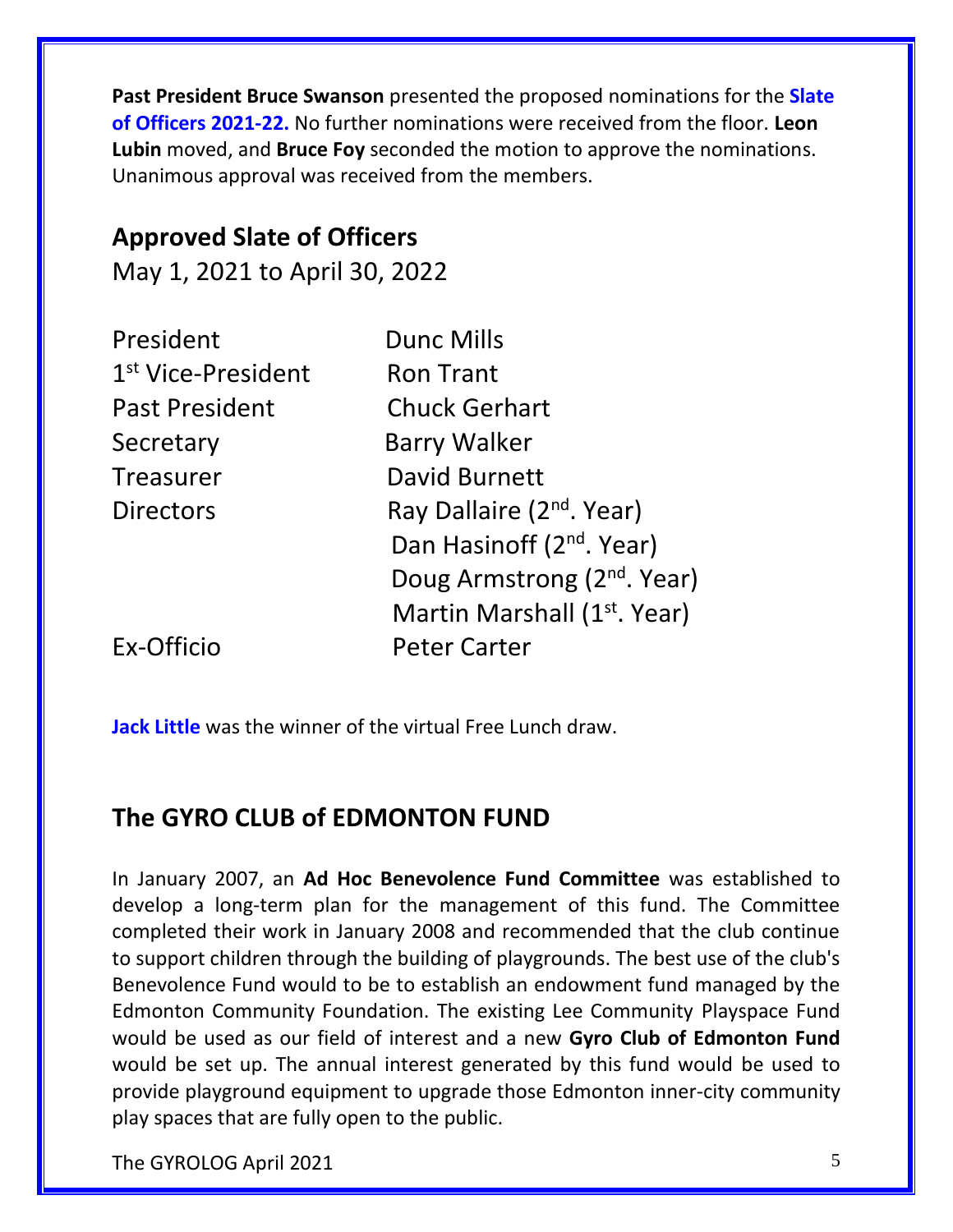A formal fund agreement was signed with the **Edmonton Community Foundation** on **April 15th, 2008** with a contribution of \$16,500. Tribute gifts given to honour departed Gyro Club members and interest accruing to the fund had increased its value to over \$21,000 in 2011. An additional \$4000 was donated to the fund in 2013. The balance of the fund at the beginning of 2020 was **\$44,334.** Donations received were \$3514, net investment income was \$2621 grants were \$0, operating expenses were \$259. Funds available to grant in 2021 are **\$3,710.**

**President Chuck Gerhart** welcomed 32 Gyros and Gyrettes to the **April 20th Zoom Video Teleconference.**

President Chuck welcomed **Governor Derm** and **Lillian Jackman** and **Lt. Governor Sid** and **Sharon Slade.** Governor Derm expressed his pleasure in attending our Officer Installation. He acknowledged **Past District Governor and 2nd Vice-President Peter Carter** and **Eileen, Sid and Sharon, Past District Governor** and **Past International President Marty** and **Shirley Larson and Past District Governor Gerry** and **Alice Glassford.**

Six clubs are celebrating their **100th Anniversaries this year:**

Davenport Iowa January 15, Victoria BC April 5, Winnipeg MB May 6, **Edmonton AB July 29.** Regina SK October 20, Calgary AB November 24, and Rochester NY December 7.

They are currently 312 members in District VIII.

Governor Derm proceeded to install **Ray Dallaire, Dan Hasinoff, Doug Armstrong,** and **Martin Marshall** as Directors. Each committed to upholding the Constitution and Bylaws of Gyro International, District VIII and the Edmonton Club. **Ron Trant** was then installed as **Vice-President, Chuck Gerhart** as **Past President, Dunc Mills**  as **President** and **David Burnett** as **Treasurer.**

**Governor Derm** expressed his pleasure in awarding **Gary Campbell** with a **Certificate of Appreciation.** Gary was sponsored by **Allan Warrack** in 2010 and Gary's father, **Alec Campbell** joined the Edmonton Club in 1965. Gary has been Treasurer for nine of the last 11 years.

**Well done, Gary!**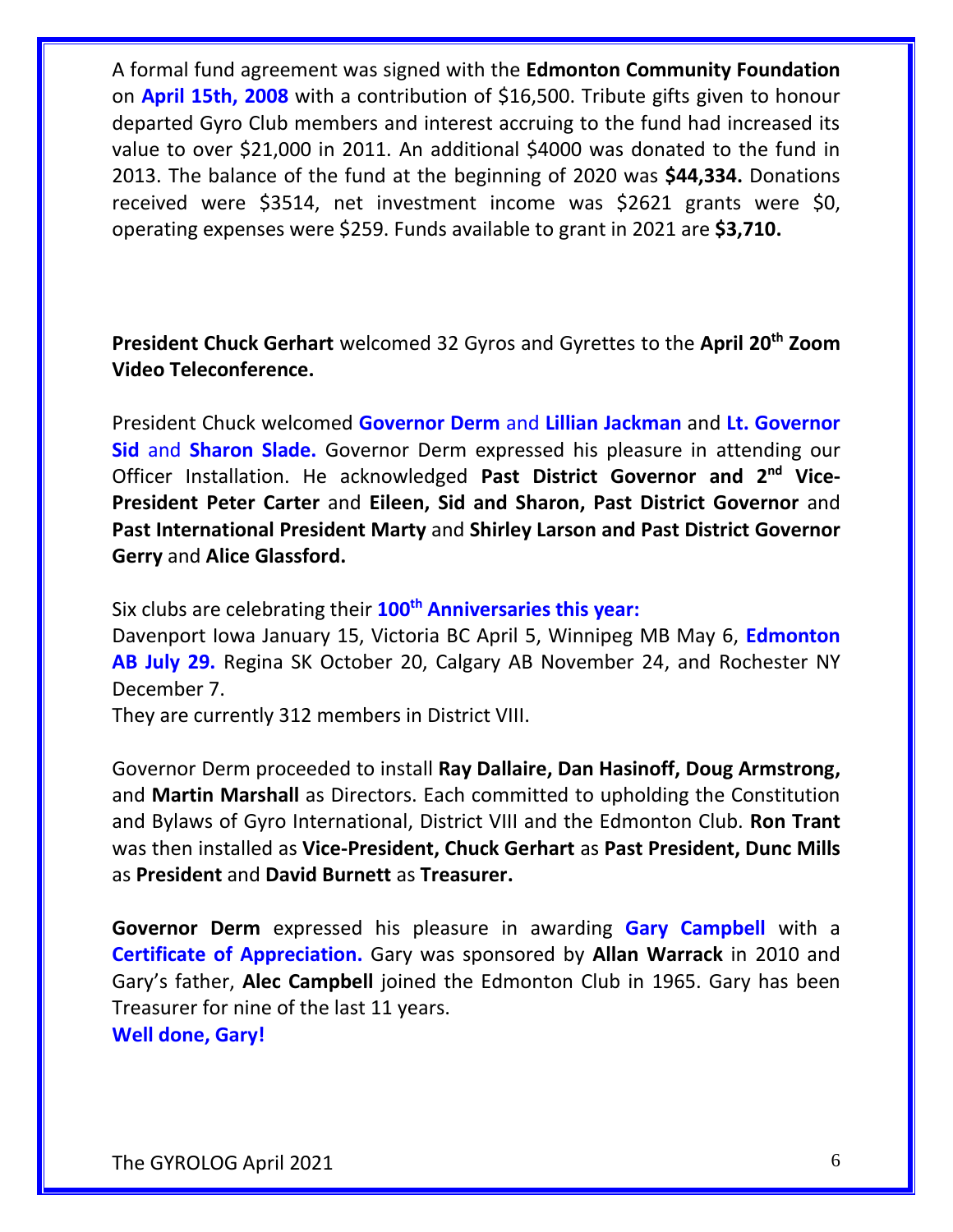**Marty Larson,** our longest serving member at **57 years** spoke about a video project launched in May 1990 that was designed to increase membership in District VIII. The final edited version of about 6.5 minutes was shown today. The video entitled **"An Introduction to GYRO"** used phrases such as "You are Among Friends" and indicated that Gyro was not a lodge or professional organization but simply a friendship club! "GYRO-A Way of Life"

**Conventions** were an important part of the Gyro experience. Marty and Shirley attended many conventions that included one in 1974 in Atlanta, Georgia and another on the Queen Mary in Long Beach, California. The biggest International Convention was held in Nanaimo, BC and the second largest was held in Edmonton in 1996 with about 600 Gyros in attendance.

**Dan Hasinoff** thanked Marty for his presentation.

**John Ross,** our fourth longest serving member at **39 years** spoke about a special luncheon meeting held in June of 2006 to honour four of our most senior members, all in their 90's. **Past District Governor Gerry Glassford** presented tributes to **Gordon Rennie**, age 94, **David Duchak**, age 93, **Ernie Siegel**, age 91 and, **Bryce Van Dusen**, age 91. **David Duchak** still holds the club record of 67 years as a member of both the Calgary and Edmonton Clubs.

"GYRO is really good for our health"

John spoke about the Edmonton Club District VIII Conventions held in 1956, 1996, 2007 and 2019. The Gold Rush of '96' International/District VIII Convention was immensely successful with the second largest attendance. The 1992 International Convention in **Lake Tahoe** saw **Marty Larson** advance to the President's Chair. Twenty-five percent of the clubs were in attendance and 35 members and guests attended from the Edmonton Club.

**Peter Carter** will be installed as President of Gyro International in Cleveland, Ohio in 2022. Members are encouraged to attend, and the **Rock & Roll Hall of Fame** is a must-see attraction!

**Dan Hasinoff** thanked John for his presentation and that it is important to know our history!

**Chuck Gerhart** thanked the members for their full support while he was President. **Dunc Mills** presented Chuck with a **Certificate of Appreciation** as President for an extended term under the most trying conditions.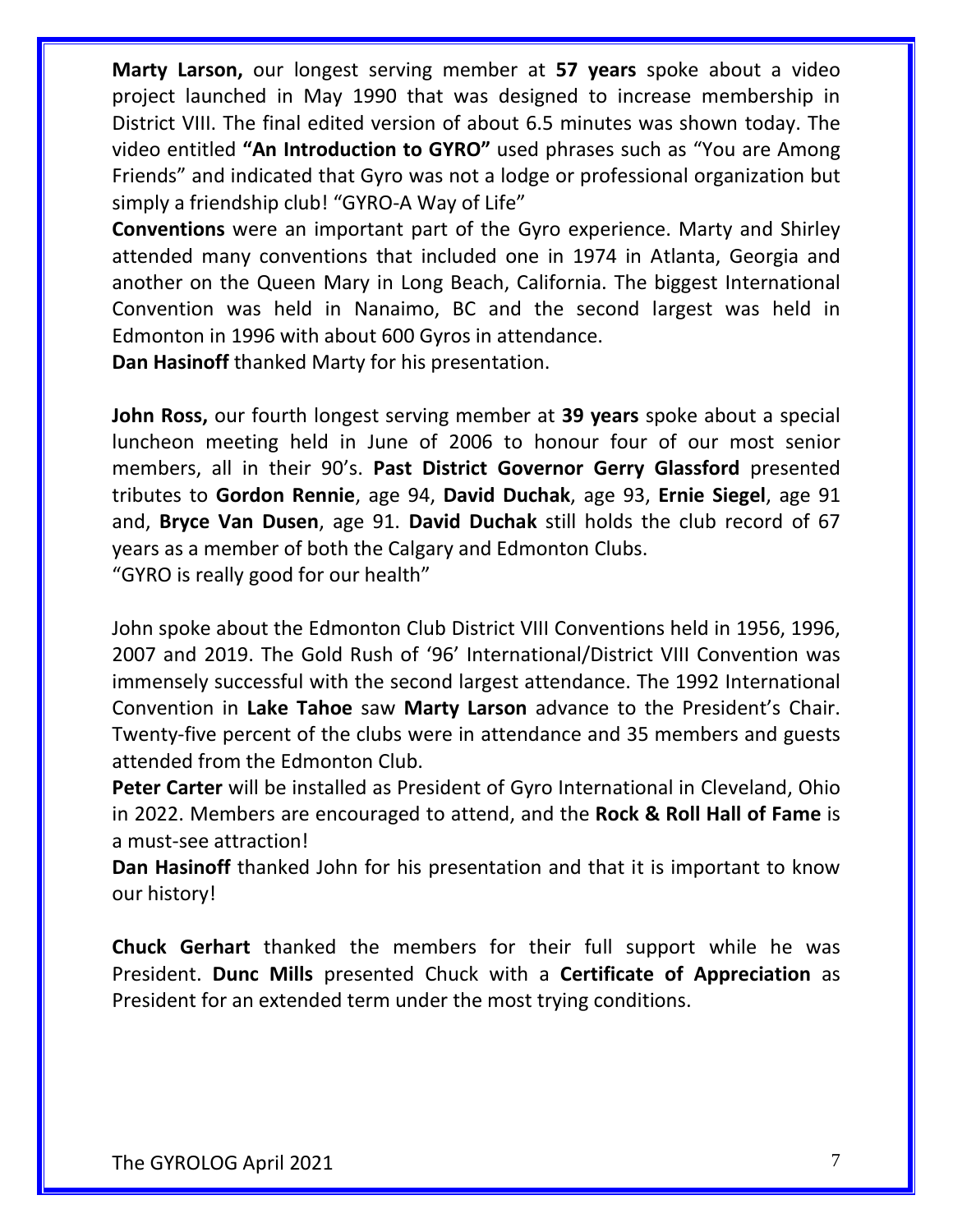**Past President Chuck** then spoke about the medical examples of Covid-19.

Medical experts in Ottawa today were asked if it is time to ease the COVID lockdowns.

**Allergists** were in favour of scratching it, but **Dermatologists** advised not to make any rash moves.

**Gastroenterologists** had a sort of a gut feeling about it, but **Neurologists** thought the government had a lot of nerve.

**Obstetricians** felt certain everyone was labouring under a misconception, while **Ophthalmologists** considered the idea short-sighted.

Many **Pathologists** yelled, "Over my dead body!" while **Pediatricians** said, "Oh, grow up!"

**Psychiatrists** thought the whole idea was madness, while **Radiologists** could see right through it.

**Surgeons** decided to wash their hands of the whole thing and **Pharmacists**  claimed it would be a bitter pill to swallow.

**Plastic Surgeons** opined that this proposal would "put a whole new face on the matter."

**Podiatrists** thought it was a step forward, but **Urologists** were pissed off by the whole idea.

**Anesthetists t**hought the whole idea was a gas, and **Cardiologists** didn't have the heart to say no.

In the end, the **Proctologists** won out, leaving the entire decision up to the assholes in politics.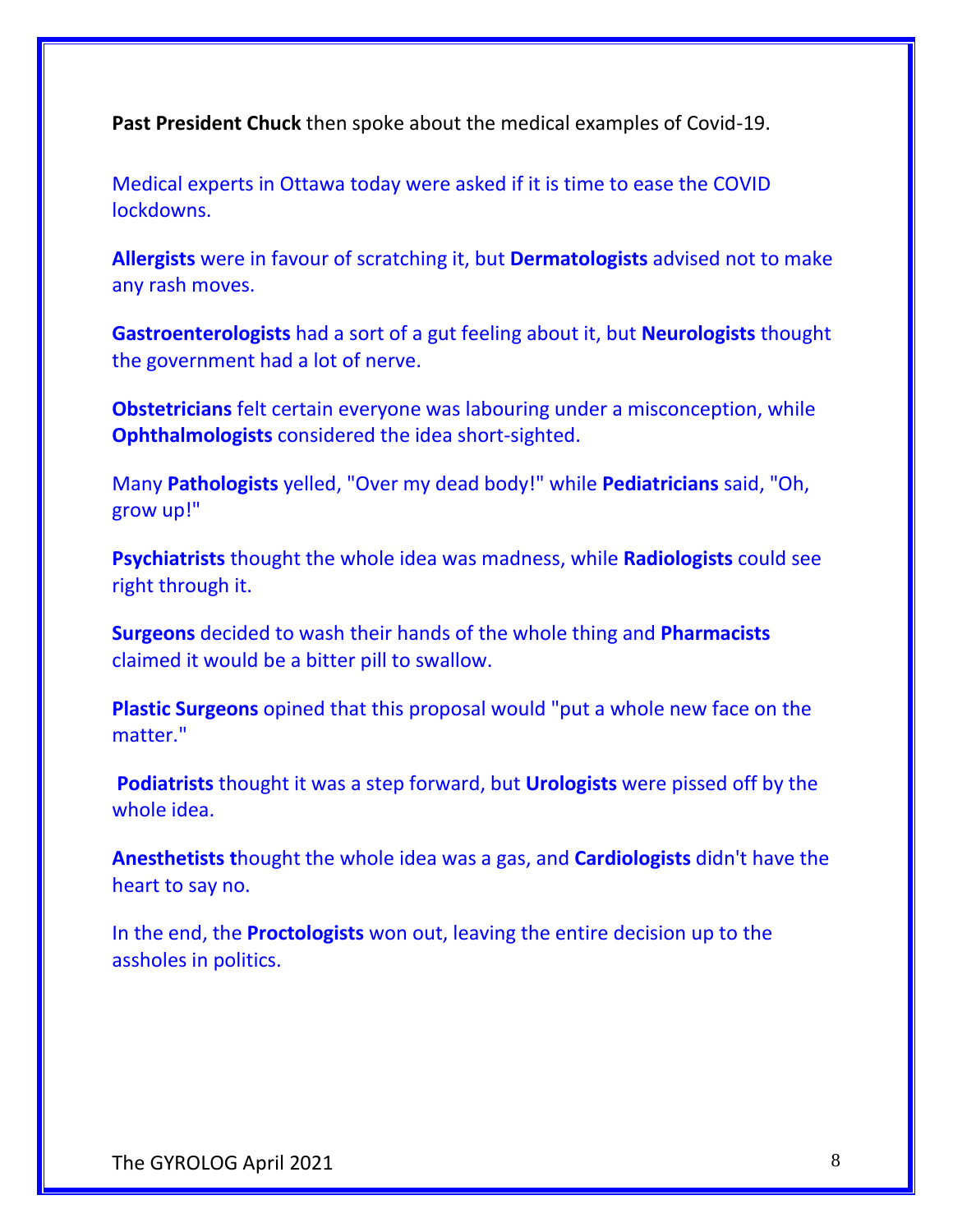## **Dick Nichols** reports on the **Hockey Pool Winners.**

| Game 11 March 30 <sup>th</sup> |                | Winners<br><b>First Period</b> |                |                                                      | Second                                           |                      | Final                                        |                      |                         |
|--------------------------------|----------------|--------------------------------|----------------|------------------------------------------------------|--------------------------------------------------|----------------------|----------------------------------------------|----------------------|-------------------------|
| <b>Oilers vs Canadiens</b>     |                |                                |                |                                                      |                                                  |                      |                                              |                      |                         |
| <b>First Period</b>            |                | 0                              | 3              | <b>Bea McKenzie</b><br><b>Bea McKenzie</b>           |                                                  |                      |                                              |                      | <b>Bea McKenzie</b>     |
| <b>Second</b>                  |                | $\bf{0}$                       | 4              | Ashley White                                         |                                                  | Kathryn Hoeksema     |                                              |                      | <b>Kathryn Hoeksema</b> |
| <b>Final</b>                   |                | 0                              | 4              | <b>Jim Lepp</b>                                      |                                                  | Georgia McKinnon     |                                              |                      | Georgia McKinnon        |
|                                |                |                                |                |                                                      |                                                  |                      |                                              |                      |                         |
| Game 12 March 29th             |                |                                |                | Winners                                              | <b>First Period</b>                              |                      | Second                                       |                      | Final                   |
| <b>Oilers vs Maple Leafs</b>   |                |                                |                |                                                      |                                                  |                      |                                              |                      |                         |
| <b>First Period</b>            |                | $\mathbf{1}$                   | $\overline{2}$ | <b>George Schuller</b><br><b>George Schuller</b>     |                                                  |                      | <b>Brock Cook</b>                            |                      |                         |
| <b>Second</b>                  |                | $\mathbf{1}$                   | $\overline{2}$ |                                                      | <b>Walter Yakimets</b><br><b>Walter Yakimets</b> |                      | <b>Eileen Kuhl</b>                           |                      |                         |
| <b>Final</b>                   |                | 3                              | $\overline{2}$ | <b>Trish Baird</b>                                   |                                                  | <b>Trish Baird</b>   |                                              |                      | <b>Care Mazzuca</b>     |
| Game 14 April 5 <sup>th</sup>  |                |                                |                | Winners                                              |                                                  | <b>First Period</b>  | Second                                       |                      | Final                   |
| <b>Oilers vs Canadiens</b>     |                |                                |                |                                                      |                                                  |                      |                                              |                      |                         |
| <b>First Period</b>            |                | $\mathbf{1}$                   | $\bf{0}$       | <b>Mark Power</b>                                    |                                                  |                      |                                              |                      |                         |
| <b>Second</b>                  |                | $\overline{2}$                 | 0              | Patty Hobal<br><b>Leon Lubin</b><br>Kasper Bundschuh |                                                  |                      | <b>Gary Campbell</b><br><b>Gary Campbell</b> |                      |                         |
|                                |                | $\overline{2}$                 | 3              |                                                      |                                                  |                      |                                              |                      |                         |
| <b>Final</b>                   |                |                                |                | Ashley White                                         |                                                  | <b>Mike Matei</b>    |                                              |                      | <b>Ray Dallaire</b>     |
| Game 15 April 8th              |                |                                |                | Winners                                              |                                                  | <b>First Period</b>  | Second                                       |                      | Final                   |
| <b>Oilers vs Senators</b>      |                |                                |                |                                                      |                                                  |                      |                                              |                      |                         |
| <b>First Period</b>            |                | $\bf{0}$                       | $\bf{0}$       | <b>Len Evenson</b>                                   |                                                  | <b>Len Evenson</b>   |                                              |                      | Morgan Lochhead         |
| <b>Second</b>                  | 1              |                                | $\mathbf{1}$   |                                                      | <b>Jack Little</b><br>Sloane Sellar              |                      | <b>Ken Korchinski</b>                        |                      |                         |
| <b>Final</b>                   | 3              |                                | $\mathbf{1}$   | <b>Bea McKenzie</b>                                  |                                                  | <b>Jack Brown</b>    |                                              | <b>Allan Warrack</b> |                         |
| Game 16 April 19th             |                |                                |                | Winners                                              |                                                  | <b>First Period</b>  | Second                                       |                      | Final                   |
| <b>Oilers vs Canadiens</b>     |                |                                |                |                                                      |                                                  |                      |                                              |                      |                         |
|                                |                |                                |                |                                                      |                                                  |                      |                                              |                      |                         |
| <b>First Period</b>            |                | 0                              | 0              | <b>Chuck Gerhart</b>                                 |                                                  | <b>Dan Hasinoff</b>  |                                              |                      | <b>Len Evenson</b>      |
| <b>Second</b>                  | 0              |                                | 1              | <b>Bruce Swanson</b>                                 |                                                  | <b>Jim Lepp</b>      |                                              | <b>Jim Lepp</b>      |                         |
| <b>Final</b>                   | 4              |                                | $\mathbf{1}$   | Dan Larson                                           |                                                  | <b>Gary Campbell</b> |                                              |                      | <b>Bea McKenzie</b>     |
| Game 17 April 26               |                |                                |                | Winners                                              |                                                  | <b>First Period</b>  | Second                                       |                      | Final                   |
| <b>Oilers vs Jets</b>          |                |                                |                |                                                      |                                                  |                      |                                              |                      |                         |
| <b>First Period</b>            | $\overline{2}$ | $\bf{0}$                       |                | <b>Chuck Gerhart</b>                                 |                                                  | <b>Gary Campbell</b> |                                              |                      | <b>Gary Campbell</b>    |
| <b>Second</b>                  | 6              | $\mathbf{1}$                   |                | Bruce Swanson Brooke Weisgerber Brooke Weisgerber    |                                                  |                      |                                              |                      |                         |
| <b>Final</b>                   | 6              | 1                              |                | <b>Ron Trant</b>                                     |                                                  | <b>Jim Lochhead</b>  |                                              | <b>Jim Lochhead</b>  |                         |